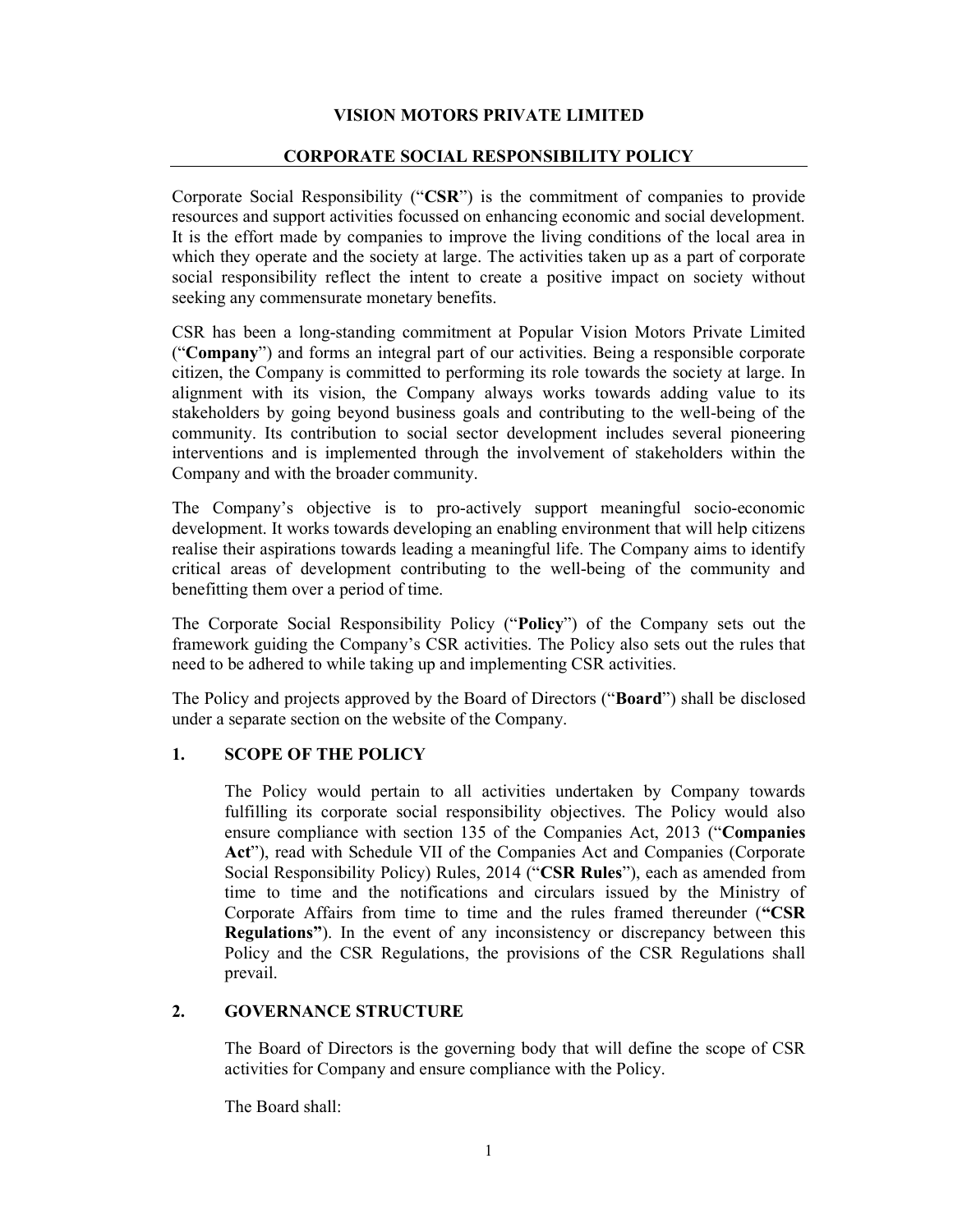- (i) Formulate the Policy and any amendments thereto;
- (ii) Indicate the activities to be undertaken by Company as specified in the Companies Act;
- (iii) Approve the amount of expenditure to be incurred on the activities to be undertaken by the Company, and the annual CSR plan;
- (iv) Monitor the CSR activities and compliance with the Policy from time to time; and
- (v) Review and implement, if required, any other matter related to CSR initiatives.

# 3. OPERATING FRAMEWORK

- 3.1 CSR activities may be undertaken by the Company.
- 3.2 CSR activities will be undertaken in areas identified by the Board. An annual CSR plan shall be presented to the Board of Directors for approval.
- 3.3 Activities undertaken by Company may be implemented directly by the Company as well as by not-for-profit entities. Such entities and projects shall be supported after ascertaining the credibility of the agency and its track record in implementing projects. The entity shall generally have a track record of three years in implementing such projects.
- 3.4 The responsibility for implementation of identified activities/ projects shall be as per the organizational structure approved by the Chief Financial Officer.
- 3.5 The annual plan shall incorporate the following:
	- (a) The prescribed outlay on CSR as per the Companies Act and related rules as amended from time to time;
	- (b) Key CSR activities proposed to be undertaken during the year, including analysis of their eligibility for classification as CSR under the Companies Act and related rules as amended from time to time, their conformity with the Policy and their implementation schedules;
	- (c) Proposed outlay on each activity including expenditure on administrative overheads both directly and indirectly including employee costs;
	- (d) Activities to be undertaken by Company directly;
	- (e) Activities to be undertaken by other entities and Company's contribution to such entities; and
	- (f) Aggregate proposed outlay and reasons for shortfall, if any, compared to the prescribed outlay.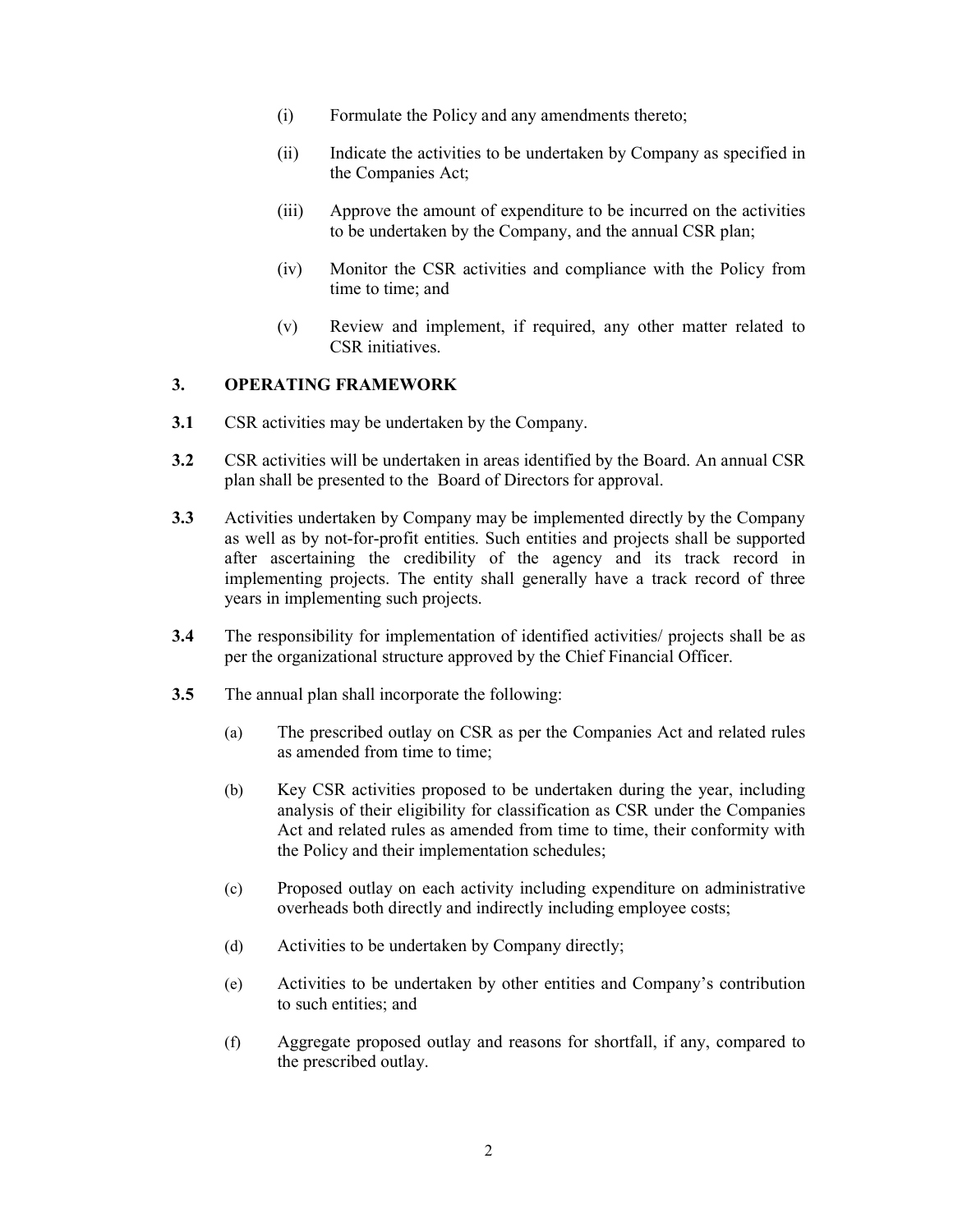- 3.6 The authority to incur expenditures under the above plan shall be as per the approved delegation of financial powers in the Company.
- 3.7 Funds would be disbursed either in tranches or as one-time payment. The terms, conditions and timing of disbursement would be conditional upon the nature and requirement of the CSR project or programme.

# 4. CSR SPENDING

- 4.1 The Company may, in every financial year, spend such amounts on its CSR activities as the Board may approve from time to time. The Board shall ensure that the CSR expenditure is compliant with the CSR Regulations.
- 4.2 The Company shall undertake CSR spending in accordance with the CSR Regulations, as amended from time to time.

## 5. CSR IMPLEMENTATION

- 5.1 The Board shall ensure that the CSR activities are undertaken by the Company itself or through-
	- (a) a company established under section 8 of the Act, or a registered public trust or a registered society, registered under section 12A and 80 G of the Income Tax Act, 1961 (43 of 1961), established by the company, either singly or along with any other company;
	- (b) a company established under section 8 of the Act or a registered trust or a registered society, established by the Central Government or State Government;
	- (c) any entity established under an Act of Parliament or a State legislature; or
	- (d) a company established under section 8 of the Act, or a registered public trust or a registered society, registered under section 12A and 80G of the Income Tax Act, 1961, and having an established track record of at least three years in undertaking similar activities,

In the manner prescribed under the CSR Regulations, as amended from time to time.

- 5.2 The Company may engage international organisations for designing, monitoring and evaluation of the CSR projects or programmes as per its Policy as well as for capacity building of their own personnel for CSR.
- 5.3 The Company may also collaborate with other companies for undertaking projects or programmes or CSR activities in such a manner that the CSR committees/Board of respective companies are in a position to report separately on such projects or programmes in accordance with these rules.
- 5.4 The Board shall satisfy itself that the funds so disbursed have been utilised for the purposes and in the manner as approved by it and the chief financial officer of the Company or the person responsible for financial management shall certify to the effect.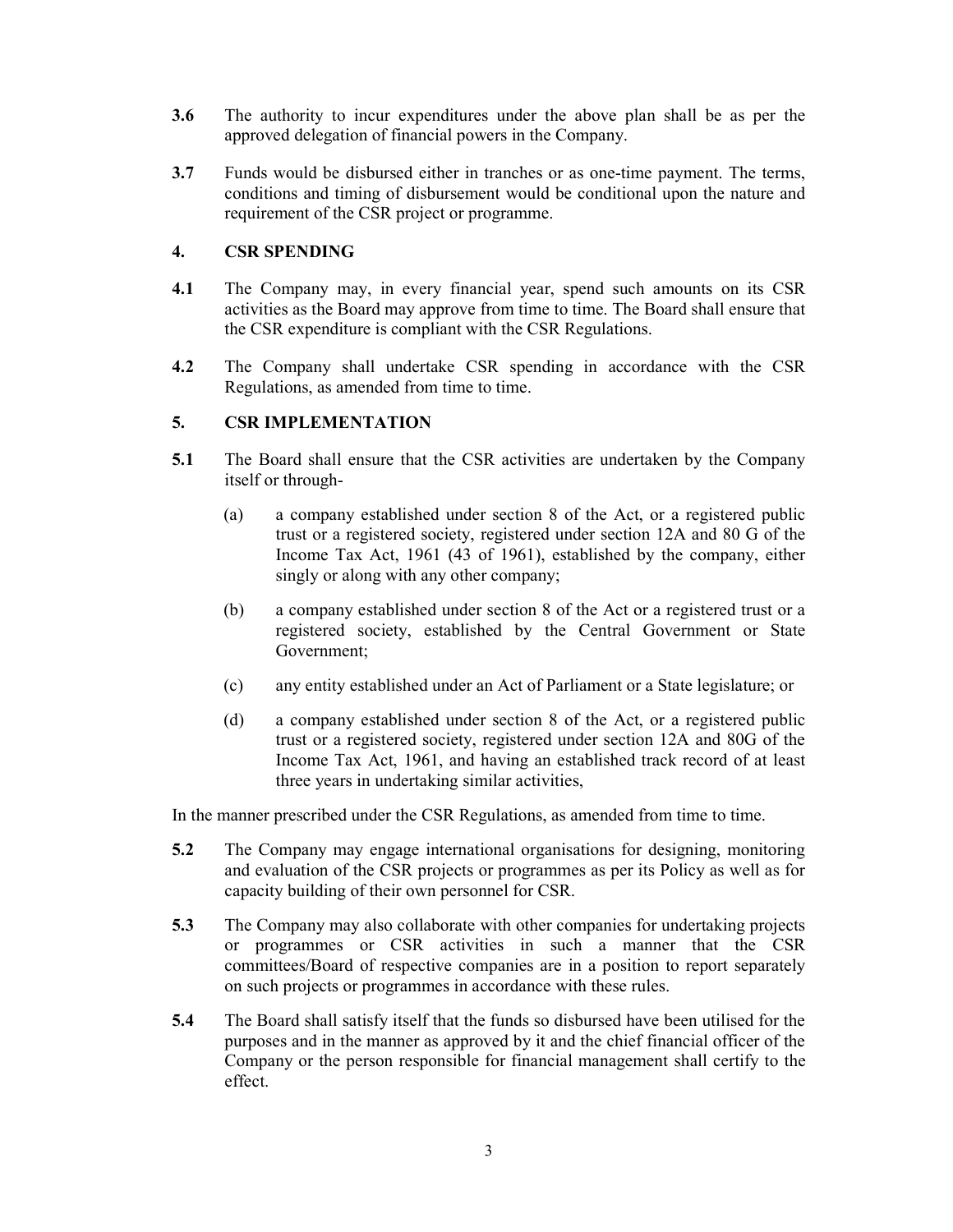- 5.5 In case of ongoing project, the Board shall monitor the implementation of the project with reference to the approved timelines and year-wise allocation and shall be competent to make modifications, if any, for smooth implementation of the project within the overall permissible time period.
- 5.6 The Board shall formulate an annual action plan in pursuance of its Policy, which shall include the following, namely:-
	- (a) the list of CSR projects or programmes that are approved to be undertaken in areas or subjects specified in Schedule VII of the Companies Act;
	- (b) the manner of execution of such projects or programmes as specified in the CSR Rules;
	- (c) the modalities of utilisation of funds and implementation schedules for the projects or programmes;
	- (d) monitoring and reporting mechanism for the projects or programmes; and
	- (e) details of need and impact assessment, if any, for the projects undertaken by the company,

Provided that Board may alter such plan at any time during the financial year, based on the reasonable justification to that effect.

# 6. MONITORING

The Board shall ensure a transparent monitoring mechanism for CSR activities.

- (a) The progress of the CSR activities shall be reviewed at such intervals as the Board may deem fit.
- (b) The Chief Financial Officer shall be responsible for monitoring expense on CSR activities with respect to the plan and submission of the same to the Board.
- (c) The Board of Directors shall review the progress of CSR activities at least annually.

#### 7. DISCLOSURE

The Board's Report of the Company covered under these rules pertaining to any financial year shall include an annual report on CSR containing particulars specified in the CSR Regulations, as applicable to the Company.

The above information shall also be displayed on the Company's website.

### 8. CORPORATE SOCIAL RESPONSIBILITY ACTIVITIES

The projects or programmes to be undertaken by Company as CSR in India will be considered and approved by the Board. Any project or programme that is exclusively for the benefit of Company's employees would not be considered as CSR.